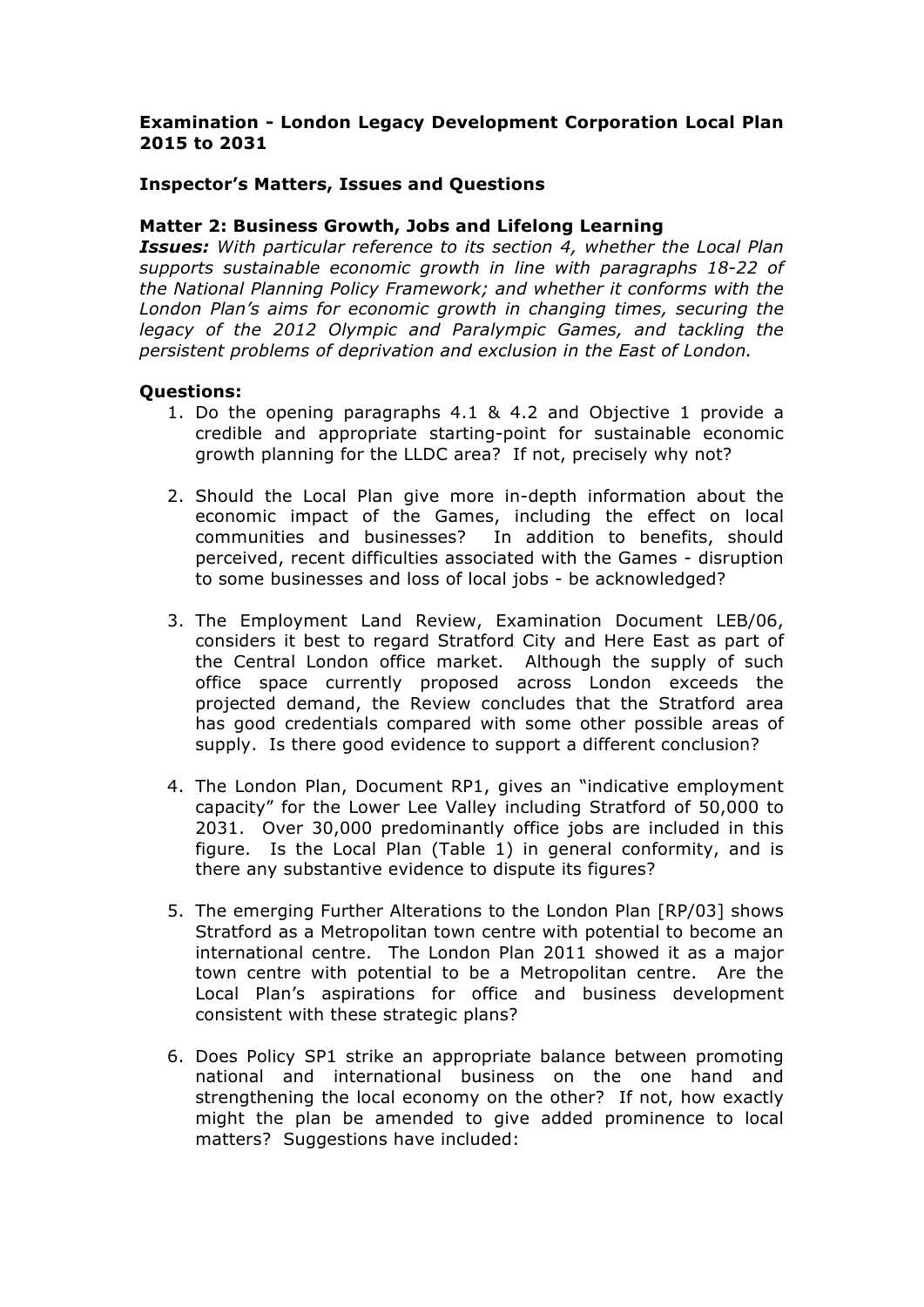- **•** re-ordering the priorities in Policy SP1<sup>1</sup>,
- making additional references to existing economic assets,
- making additional references to encouraging social enterprise,
- § requiring the use of local supply chains to connect major developments to the organic growth of existing businesses,
- acknowledging the importance of local employment sites for delivering lifetime neighbourhoods and reducing the need to travel to work, and
- adding references to material from the Local Economy Study [LEB/5,6&7].
- 7. Is Policy B1 overly concerned with directing new and expanding businesses to the Employment Clusters, Table 2, to maintain their local character, instead of recognising that market forces should prevail? Is there a case for more flexibility over the location and maintenance of employment uses? Is there strong evidence to relax the requirements of Policy B1 5?
- 8. Is Policy B1 5b) encouraging higher densities outside the clusters and within Other Industrial Locations likely to be detrimental to locally important cultural, artistic, manufacturing and food industries? Could it restrict the growth of activities around new technology more likely to occur in workshops and yards than in B1 office space?
- 9. It is suggested that local employment land releases have been three times higher than the London Plan foresaw. There is also concern that low value uses providing jobs for vulnerable workers with low skill levels and pay are most at risk in the changing market. Does Policy B1 provide appropriate protection for employment sites in the area?
- 10.Should Policy B1 and/or Table 2 refer to the Carpenters District?
- 11.Should Cooks Road be excluded from Table 2, having regard for paragraph 22 of the NPPF?
- 12.With the amendments nos. 7 & 8 proposed in LD/26, is Policy B2 consistent with the NPPF's paragraphs 23-27?
- 13.Is Policy B2 consistent with town centre policy in the NPPF? Is the threshold for a retail and leisure assessment for a development of more than 200sqm too rigorous, or is it justified for this area?
- 14. Is the promotion of the Stratford Town Centre Extension with approximately 55,000 sqm additional comparison retail floorspace by 2030 justified by up-to-date retail evidence? (See Retail & Leisure Requirements Review 2014, Peter Brett Associates, LEB/18)

j

 $1$  See table of minor amendments and corrections, LD/26, no. 4 to Policy SP1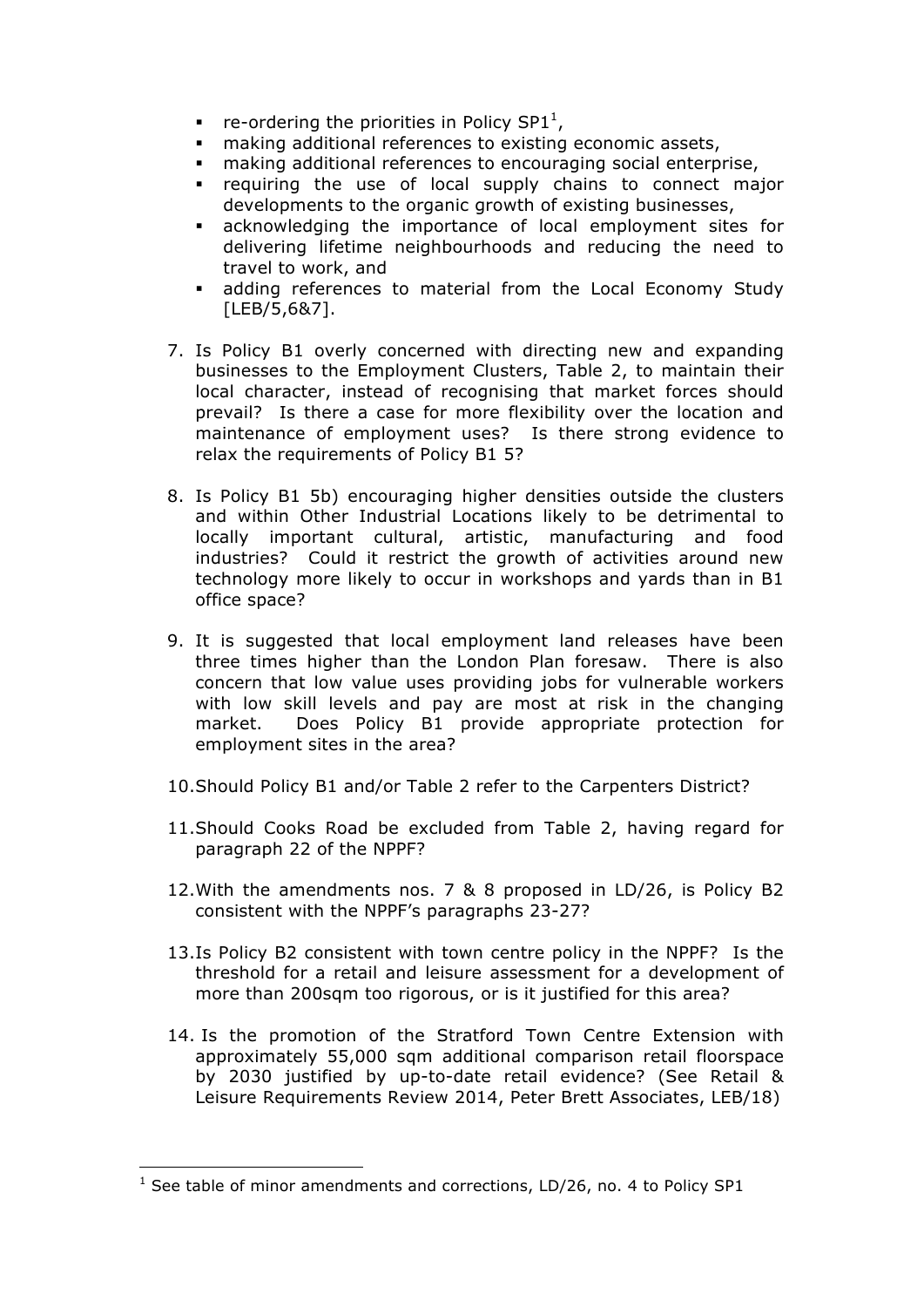- 15.Have the potential impacts on other town centres of growth at the Extension been assessed adequately? Are all the Local Authorities which make up the LLDC area supportive of the growth of Stratford Town Centre Extension?
- 16.Should the Local Plan address the problems around the likelihood that Stratford will have its own independent existence from the LLDC residential and business community, with its own supply chain? How might future integration be secured?
- 17.Should Policy B2 with paragraph 4.22 do more to resist the growth of betting shops in high streets, and if so, how?
- 18.Is there a case for more community engagement in the design and implementation of interim uses than in the past, to provide benefit to local businesses and community groups, and to avoid unacceptable adverse impacts? If so, how should Policy B3 be changed?
- 19.Are all the criteria in Policy B4 justified including the figure of "75 per cent of historic market rent" as achieved at Neptune Wharf? And does the Glossary include a satisfactory definition of low cost workspace?
- 20.Should Policy B5 be strengthened in the interests of generating more jobs locally and enhancing skill levels? For example, should targets for job creation (20% was suggested) be set, and should use of a local supply chain be sought for some developments? Should some minor as well as major developments be subject to s106 obligations? Are firmer monitoring arrangements required?
- 21.The supporting text to Policy B6 refers to convergence and the contribution that enhanced higher education can make to eliminating deprivation. How in practice might local people and schools be affected? Should the policy say more about achieving local connections?

Jill Kingaby (Inspector)